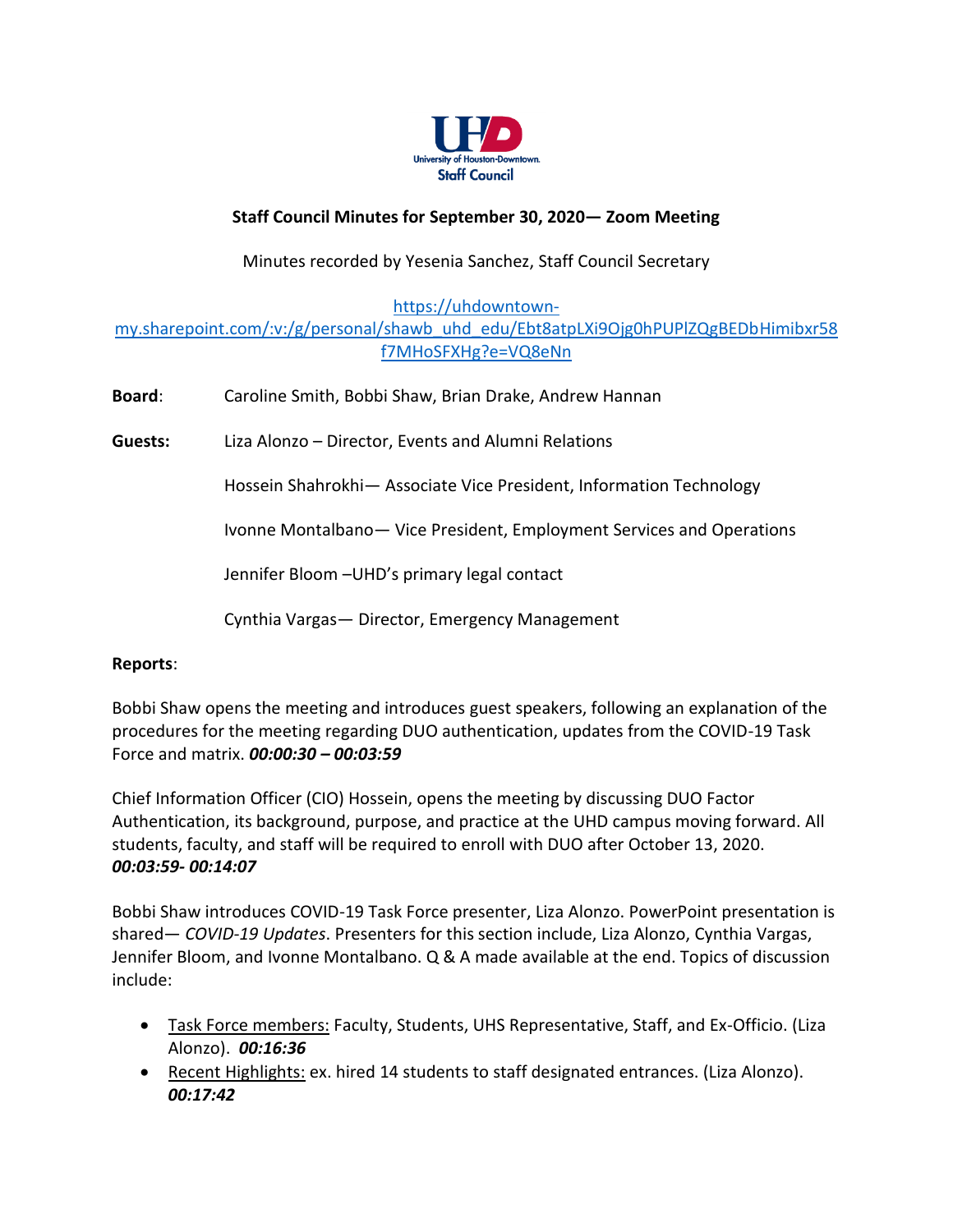- Contact Tracing: Tracking of cases at UHD, required self-reporting, steps to contact tracing. (Cynthia Vargas). *00:20:00—00:28:30*
- University Guidance: UHD is considered a state agency and falls under Governor Abbot's orders and directives. UHD also follows guidelines from the UHS Board of regents and Chancellor. Pivot to Step 2- Orange. (Jennifer Bloom). *00:28:35— 00:36:52*
- Current Status: Updates and reminders are provided regarding COVID-19. Ex. UHD is currently at Step 2- Orange and therefore, required to be open Monday-Friday 8AM-5PM. UHD will remain in Step 2 through the Fall Semester 2020. Anticipation to transition to Step 3- Yellow in early January 2021. (Ivonne Montalbano). *00:37:06 – 00:43:50*

Ivonne Montalbano acknowledges all who attended the presentation and turns the meeting back to Bobbi Shaw. *00:43:51— 00:44:13.*

Bobbi Shaw fields questions for the presenters being asked by staff members in Zoom. *00:44:13 – 00:52:38*

Question regarding exposure to COVID-19 and when it is required to use sick leave when working from home. Ivonne Montalbano responds *00:44:30— 00:45:20*

Questions regarding list of departments providing student services and how each should be staffed. Such as hours of operation and number of staff members working in-person on campus. Ivonne Montalbano responds *00:45:30 00:47:37*

Bobbi Shaw addresses attendees regarding further questions for her or the panel. *00:47:46- 00:47:58*

Reminder from Liza Alonzo that there are multiple COVID-19 Task Force members and for further questions/information they can be reached out to individually. *00:47:58— 00:48:34*

Bobbi Shaw thanks all guest speakers for their presentation. *00:48:33— 00:48:48*

Question regarding student workers and where they can attain more PPE kits. Liza Alonzo responds *00:49:01— 00:49:26*

Questions regarding hand sanitizer stations on campus and refills. Cynthia Vargas responds *00:49:26— 00:50:17*

Ivonne Montalbano thanks "anonymous" for their kind words thanking the leadership team *00:50:19— 00:50:49*

Question regarding a formal list of student facing offices. Ivonne Montalbano responds *00:50:50— 00:51:46*